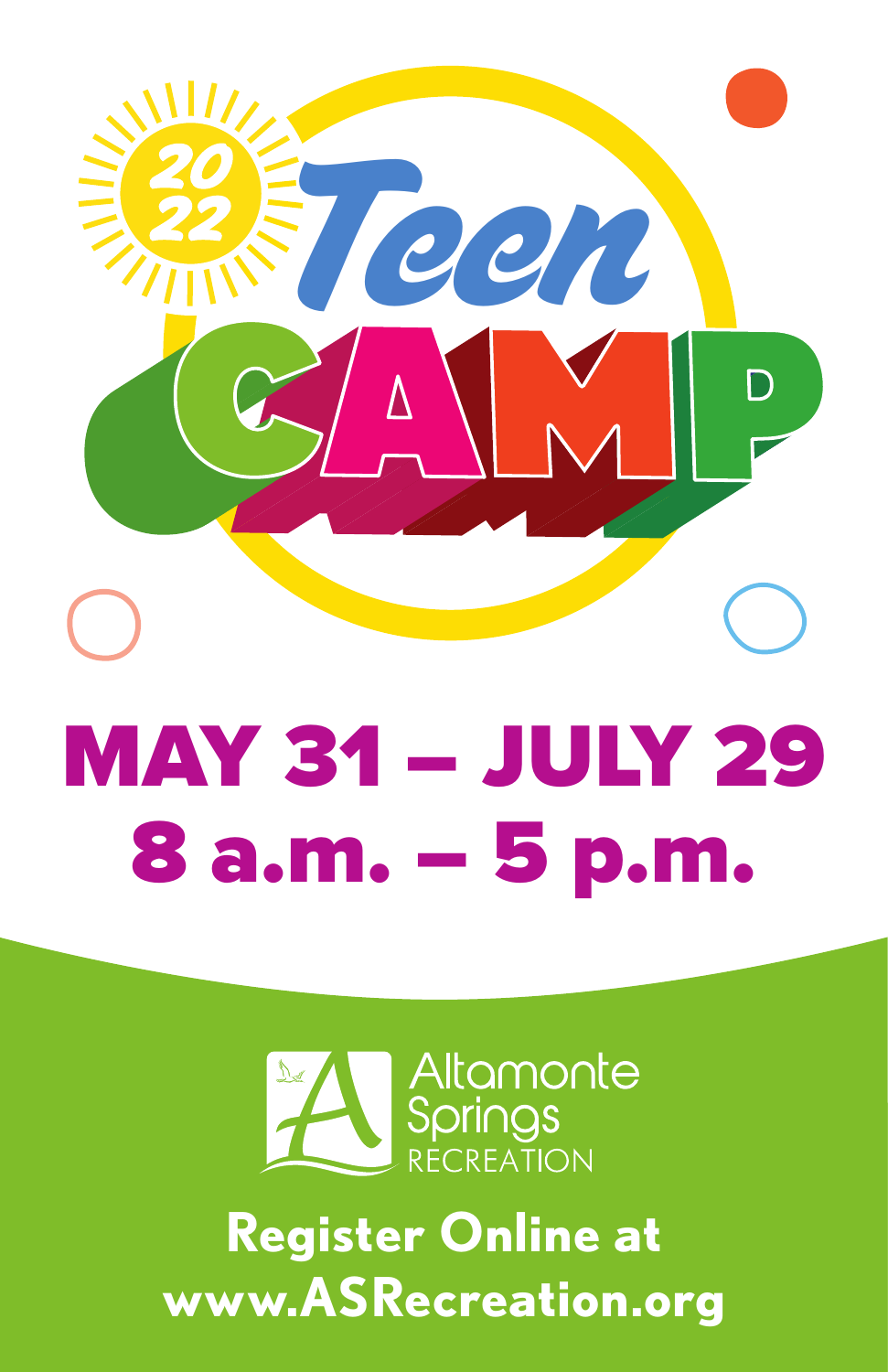# CAMP DETAILS

Altamonte Springs Recreation offers a nine-week camp over the summer for teens ages 13 to 15. The program includes games, activities and field trips to area attractions as well as career-oriented trips featuring job shadowing with local professionals. Teens will also participate in valuable life skill training in areas such as resume writing, job interviews, budgets and more.

**Ages:** Teens 13 to 15

**Dates:** May 31 - July 29 (No Camp July 4)

**Times:** Monday – Friday  $| 8$  a.m. – 5 p.m.

#### *Early drop off starts at 7 a.m. Late pick up ends at 6 p.m. No extra cost.*

## LOCATIONS

- Mondays Thursdays Teague Middle School 1350 McNeil Road, Altamonte Springs, FL 32714
- Fridays Lake Brantley South Gym 1010 Sand Lake Road, Altamonte Springs, FL 32714
- Swim Days Westmonte Recreation Center 624 Bills Lane, Altamonte Springs, FL 32714

## REGISTRATION AND FEES

Teen camp is open to City residents and non-residents. Participation is limited to 50 teens.

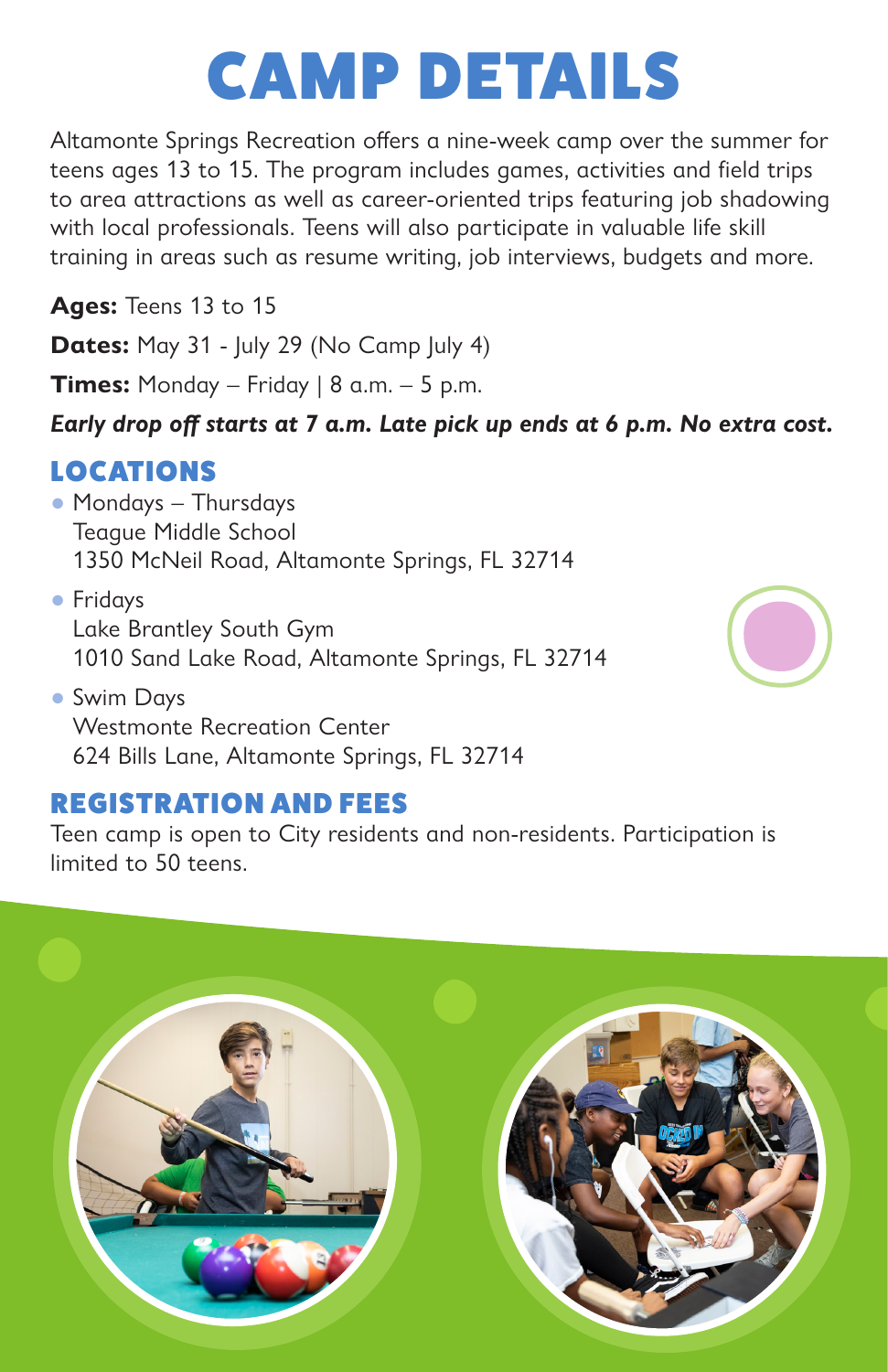The non-refundable fee for the entire program is \$400 per participant. Families with two participants are discounted to \$380 per participant, and families with three or more participants are discounted to \$360 per participant. This fee does not include field trips, additional programs, snacks or lunch.

#### LUNCH

Participants are required to bring lunch. For those who participate in weekly field trips, lunch is governed according to the rules of that particular attraction.

#### FIELD TRIPS

Each Tuesday, all teens participate in a free, career-oriented field trip. Each Wednesday, there is an optional field trip. These trips are scheduled at local attractions and require additional fees. To participate in field trips, register at www.ASRecreation.org.

#### SWIMMING

Weekly swimming is offered throughout the program. Swim times are 2 to 4 p.m. most Mondays, Wednesdays and Fridays. Participants are transported to the Westmonte Recreation Center for swim sessions. An electronic authorization is required to participate.

### FOR MORE CAMP INFORMATION

**Lem Reed, Recreation Manager (407) 571-8729 | LReed@altamonte.org**



**FIELD** TRIPS

YOUR FUTURE

RECREATIONAL **ACTIVITIES**